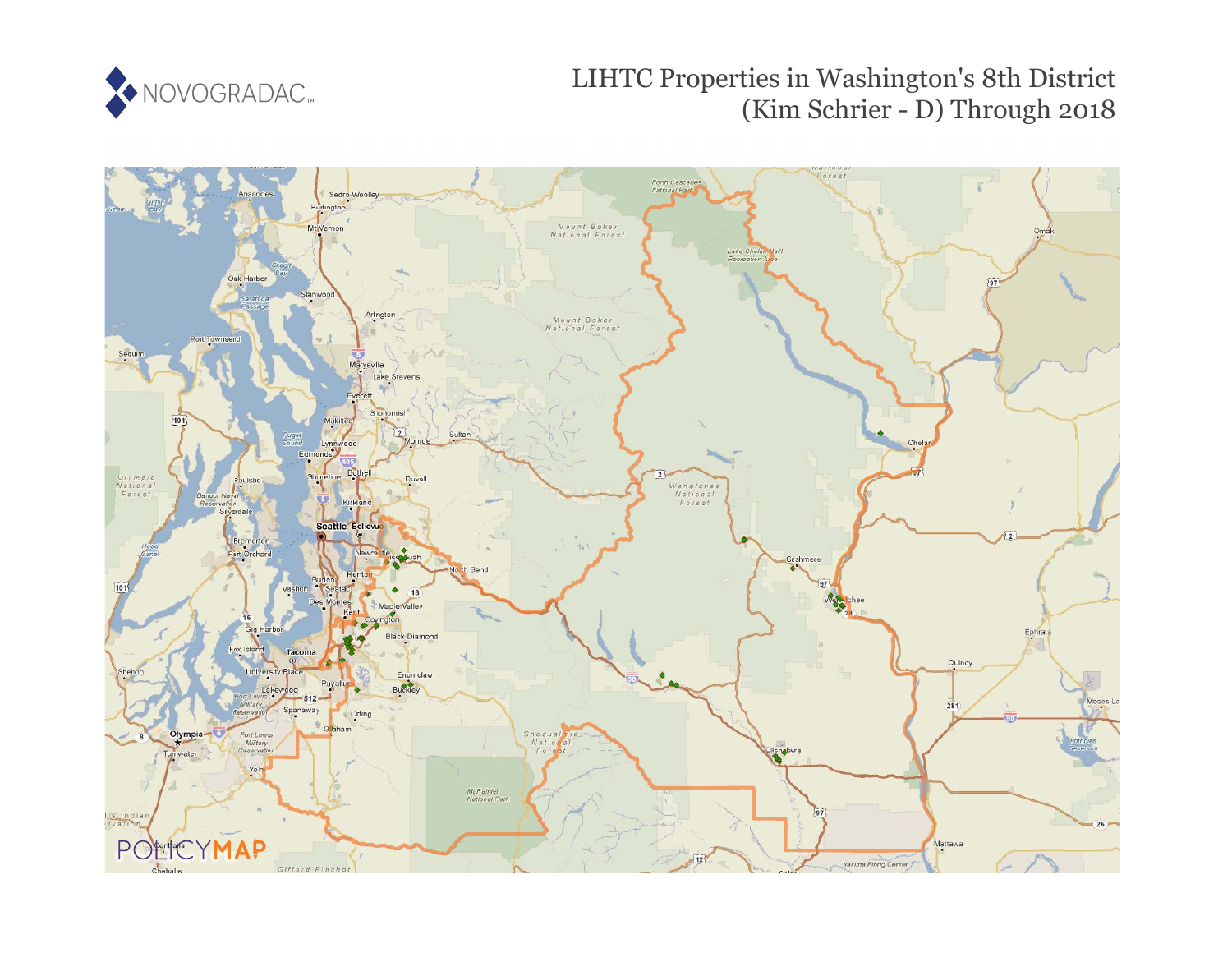| <b>Project Name</b>                    | <b>Address</b>     | <b>City</b>    | <b>State</b> | <b>Zip Code</b> | Nonprofit<br><b>Sponsor</b> | <b>Allocation</b><br>Year | <b>Annual</b><br><b>Allocated</b><br><b>Amount</b> | <b>Year Placed</b><br>in Service | <b>Construction Type</b> | <b>Total</b><br><b>Units</b> | Low<br>Income<br><b>Units</b> | <b>Rent or</b><br><b>Income</b><br><b>Ceiling</b> | <b>Credit</b><br><b>Percentage</b> | Tax-<br><b>Exempt</b><br><b>Bond</b> | <b>HUD Multi-Family</b><br><b>Financing/Rental</b><br><b>Assistance</b> |
|----------------------------------------|--------------------|----------------|--------------|-----------------|-----------------------------|---------------------------|----------------------------------------------------|----------------------------------|--------------------------|------------------------------|-------------------------------|---------------------------------------------------|------------------------------------|--------------------------------------|-------------------------------------------------------------------------|
| 1835 8TH AVE                           | 1835 EIGHTH AVE    | <b>SEATTLE</b> | WA           | 98101           |                             | Insufficient<br>Data      | $\boldsymbol{\mathsf{S}}\boldsymbol{\mathsf{O}}$   | Insufficient<br>Data             | Not Indicated            | $\bf{64}$                    | $\bf{0}$                      |                                                   | Not Indicated                      |                                      |                                                                         |
| 2301 SECOND AVE                        | 2301 SECOND AVE    | <b>SEATTLE</b> | WA           | 98121           |                             | Insufficient<br>Data      | $\$0$                                              | Insufficient<br>Data             | Not Indicated            | 49                           | $\bf{0}$                      |                                                   | Not Indicated                      |                                      |                                                                         |
| <b>APTSNT</b>                          | 6025 LANHAM PL SW  | <b>SEATTLE</b> | WA           | 98126           |                             | Insufficient<br>Data      | $\$0$                                              | Insufficient<br>Data             | Not Indicated            | 58                           | $\boldsymbol{0}$              |                                                   | Not Indicated                      |                                      |                                                                         |
| 14002 LINDEN AVE N                     | 14002 LINDEN AVE N | SEATTLE        | WA           | 98133           |                             | Insufficient<br>Data      | $\boldsymbol{\mathsf{S}}\boldsymbol{\mathsf{O}}$   | Insufficient<br>Data             | Not Indicated            | 176                          | $\bf{0}$                      |                                                   | Not Indicated                      |                                      |                                                                         |
| WANITY PARK APTS PHASE II<br>(SEATTLE) | 11464 FOURTH PL SW | <b>SEATTLE</b> | WA           | 98146           |                             | Insufficient<br>Data      | $\boldsymbol{\mathsf{S}}\boldsymbol{\mathsf{O}}$   | Insufficient<br>Data             | Not Indicated            | $\bf8$                       | $\boldsymbol{0}$              |                                                   | Not Indicated                      |                                      |                                                                         |
| THIRD & VIRGINIA                       | 2013 THIRD AVE     | <b>SEATTLE</b> | WA           | 98121           |                             | Insufficient<br>Data      | ${\bf S0}$                                         | Insufficient<br>Data             | Not Indicated            | 129                          | $\bf{0}$                      |                                                   | Not Indicated                      | No                                   |                                                                         |
| <b>ANNAPOLIS</b>                       | 1531 BELMONT AVE   | <b>SEATTLE</b> | WA           | 98122           | Yes                         | 1987                      | $\$0$                                              | 1987                             | Acquisition and Rehab 23 |                              | 23                            |                                                   | Not Indicated No                   |                                      |                                                                         |
| HOLDEN VILLAGE I                       | 7544 24TH AVE SW   | <b>SEATTLE</b> | WA           | 98106           |                             | 1987                      | $\$0$                                              | 1987                             | New Construction         | 48                           | 48                            |                                                   | 70 % present<br>value              | $_{\rm No}$                          |                                                                         |
| <b>VINE COURT</b>                      | 103 VINE ST        | <b>SEATTLE</b> | WA           | 98121           | Yes                         | 1987                      | \$0\$                                              | 1987                             | New Construction         | 54                           | ${\bf 54}$                    |                                                   | 70 % present<br>value              | No                                   |                                                                         |
| HOLDEN VILLAGE II                      | 7535 24TH AVE SW   | <b>SEATTLE</b> | WA           | 98106           | No                          | 1988                      | $\$0$                                              | 1988                             | <b>New Construction</b>  | 36                           | 36                            |                                                   | 70 % present<br>value              | No                                   |                                                                         |
| HOLDEN VILLAGE III                     | 7501 24TH AVE SW   | <b>SEATTLE</b> | WA           | 98106           | $\mathbf{No}$               | 1988                      | \$0                                                | 1988                             | New Construction         | $12\,$                       | $12\,$                        |                                                   | 70 % present<br>value              | $_{\rm No}$                          |                                                                         |
| ST MARTINS ON WESTLAKE                 | 2008 WESTLAKE AVE  | <b>SEATTLE</b> | WA           | 98121           | Yes                         | 1988                      | \$0\$                                              | 1988                             | Acquisition and Rehab 53 |                              | 53                            |                                                   | 70 % present<br>value              | No                                   |                                                                         |
| GUIRY-SCHILLISTAD-BOND                 | 2105 FIRST AVE     | <b>SEATTLE</b> | WA           | 98121           | No                          | 1988                      | \$0\$                                              | 1988                             | Acquisition and Rehab 28 |                              | $\bf 6$                       |                                                   | 30 % present<br>value              | Yes                                  |                                                                         |
| <b>BONAIR</b>                          | 1806 EIGHTH AVE    | <b>SEATTLE</b> | WA           | 98101           |                             | 1989                      | <b>SO</b>                                          | 1989                             | <b>New Construction</b>  | 48                           | 30                            |                                                   | 70 % present<br>value              | No                                   |                                                                         |
| <b>JOHN WINTHROP</b>                   | 1020 SENECA ST     | <b>SEATTLE</b> | WA           | 98101           |                             | 1987                      | \$0                                                | 1989                             | Not Indicated            | 79                           | 79                            |                                                   | Not Indicated Yes                  |                                      |                                                                         |

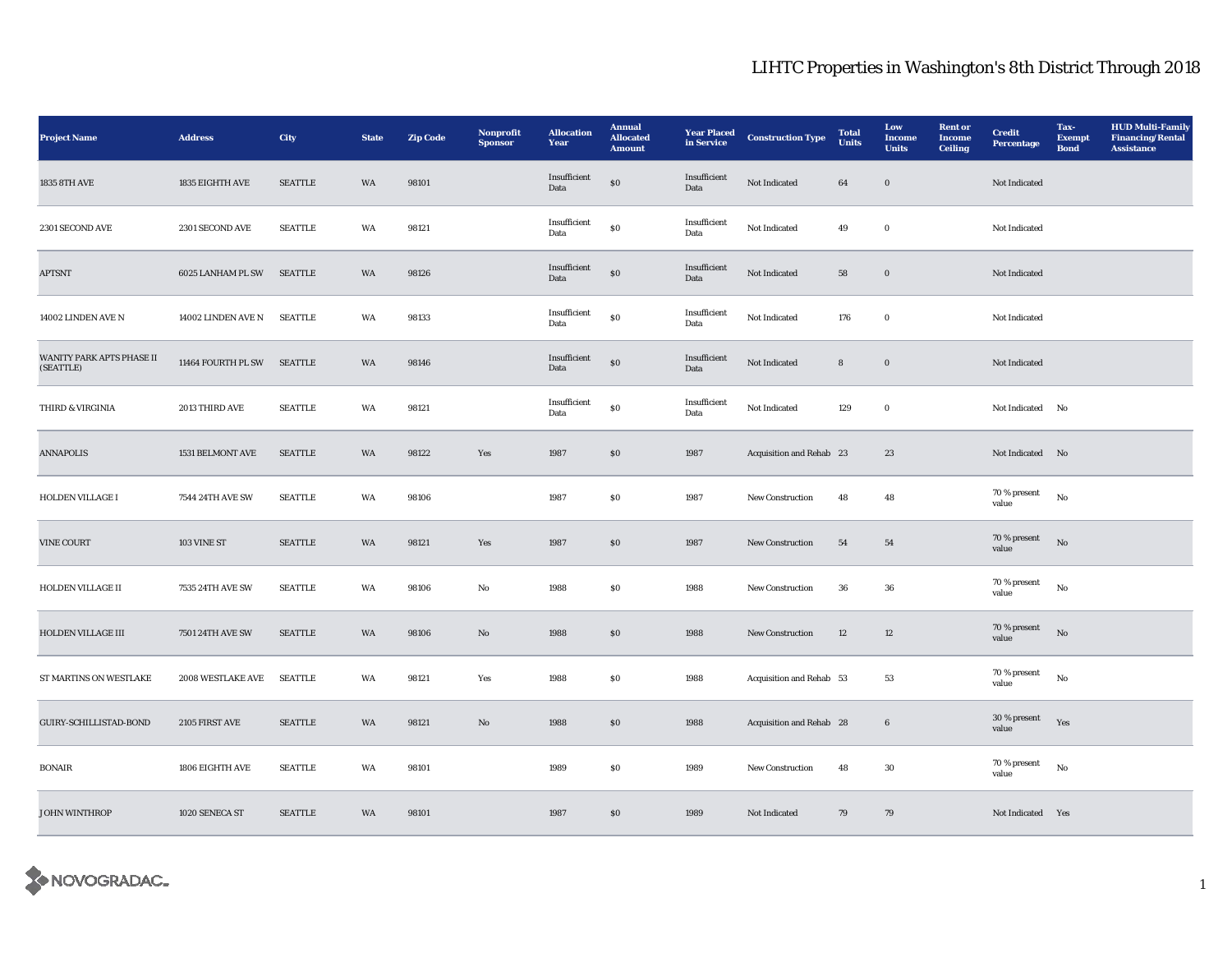| <b>Project Name</b>                              | <b>Address</b>    | <b>City</b>    | <b>State</b> | <b>Zip Code</b> | Nonprofit<br><b>Sponsor</b> | <b>Allocation</b><br>Year | <b>Annual</b><br><b>Allocated</b><br><b>Amount</b> | <b>Year Placed</b><br>in Service | <b>Construction Type</b>                         | <b>Total</b><br><b>Units</b> | Low<br><b>Income</b><br><b>Units</b> | <b>Rent or</b><br><b>Income</b><br><b>Ceiling</b> | <b>Credit</b><br><b>Percentage</b>   | Tax-<br><b>Exempt</b><br><b>Bond</b> | <b>HUD Multi-Family</b><br><b>Financing/Rental</b><br><b>Assistance</b> |
|--------------------------------------------------|-------------------|----------------|--------------|-----------------|-----------------------------|---------------------------|----------------------------------------------------|----------------------------------|--------------------------------------------------|------------------------------|--------------------------------------|---------------------------------------------------|--------------------------------------|--------------------------------------|-------------------------------------------------------------------------|
| OREGON HOTEL                                     | 2305 FIRST AVE    | <b>SEATTLE</b> | WA           | 98121           | Yes                         | 1989                      | $\$0$                                              | 1989                             | Acquisition and Rehab 80                         |                              | 80                                   |                                                   | Both 30% and<br>70% present<br>value | No                                   |                                                                         |
| POST ALLEY COURT                                 | 1406 WESTERN AVE  | <b>SEATTLE</b> | <b>WA</b>    | 98101           |                             | 1988                      | \$0\$                                              | 1989                             | <b>New Construction</b>                          | 59                           | 39                                   |                                                   | Not Indicated No                     |                                      |                                                                         |
| BELMONT/BOYLSTON                                 | 1411 BOYLSTON AVE | <b>SEATTLE</b> | WA           | 98122           | Yes                         | 1989                      | $\$0$                                              | 1990                             | Not Indicated                                    | $\bf 45$                     | $\bf 45$                             |                                                   | 70 % present<br>value                | No                                   |                                                                         |
| <b>ELLIS COURT</b>                               | 2510 WESTERN AVE  | <b>SEATTLE</b> | WA           | 98121           | $\mathbf{N}\mathbf{o}$      | 1988                      | ${\bf S0}$                                         | 1990                             | New Construction                                 | ${\bf 56}$                   | ${\bf 56}$                           |                                                   | 70 % present<br>value                | $_{\rm No}$                          |                                                                         |
| <b>MADISON PLACE</b>                             | 120 23RD AVE E    | <b>SEATTLE</b> | WA           | 98112           | No                          | 1988                      | $\$0$                                              | 1990                             | Acquisition and Rehab 14                         |                              | 14                                   |                                                   | 70 % present<br>value                | No                                   |                                                                         |
| <b>MARVIN GARDENS</b>                            | 2301 THIRD AVE    | <b>SEATTLE</b> | WA           | 98121           |                             | 1989                      | $\$0$                                              | 1990                             | <b>New Construction</b>                          | 175                          | 111                                  |                                                   | 70 % present<br>value                | $\rm No$                             |                                                                         |
| <b>RIVOLI APTS</b>                               | 2127 SECOND AVE   | <b>SEATTLE</b> | WA           | 98121           |                             | 1989                      | SO.                                                | 1990                             | Acquisition and Rehab 43                         |                              | 43                                   |                                                   | 70 % present<br>value                | $_{\rm No}$                          |                                                                         |
| VICTORIA HOUSE                                   | 1832 14TH AVE     | <b>SEATTLE</b> | WA           | 98122           | $\rm No$                    | 1988                      | $\$0$                                              | 1990                             | Acquisition and Rehab 10                         |                              | 10 <sup>10</sup>                     | <b>50% AMGI</b>                                   | 70 % present<br>value                | $\rm No$                             |                                                                         |
| <b>JOSEPHINUM</b>                                | 1902 SECOND AVE   | <b>SEATTLE</b> | WA           | 98101           | Yes                         | 1989                      | ${\bf S0}$                                         | 1991                             | Acquisition and Rehab 222                        |                              | 216                                  |                                                   | 70 % present<br>value                | $_{\rm No}$                          |                                                                         |
| <b>QUEEN ANNE GARDENS</b>                        | 1250 FIFTH AVE N  | <b>SEATTLE</b> | WA           | 98109           | Yes                         | 1989                      | $\$0$                                              | 1991                             | <b>New Construction</b>                          | 37                           | 37                                   |                                                   | 70 % present<br>value                | $\mathbf{N}\mathbf{o}$               |                                                                         |
| <b>EMMA PARDEE TOWNHOMES</b>                     | 1401 EAST OLIVE   | <b>SEATTLE</b> | WA           | 98122           | Yes                         | 1992                      | \$53,968                                           | 1992                             | Acquisition and Rehab 9                          |                              | 8                                    |                                                   | 70 % present<br>value                | No                                   | Yes                                                                     |
| GRAHAM/TERRY APARTMENTS 2014 TERRY               |                   | <b>SEATTLE</b> | WA           | 98121           | Yes                         | 1992                      | \$692,600                                          | 1992                             | Both New Construction $\,$ 121 $\,$<br>and $A/R$ |                              | $117\,$                              |                                                   | 70 % present<br>value                | $\rm No$                             |                                                                         |
| <b>LARNED APARMENTS</b>                          | 2030 SEVENTH AVE  | <b>SEATTLE</b> | WA           | 98121           | Yes                         | 1991                      | \$438,284                                          | 1992                             | Acquisition and Rehab 33                         |                              | 33                                   | 50% AMGI                                          | $70\,\%$ present<br>value            | No                                   | No                                                                      |
| <b>SECOND AND PINE</b>                           | 211 PINE ST       | <b>SEATTLE</b> | WA           | 98101           | $\mathbf{No}$               | 1992                      | \$47,491                                           | 1992                             | <b>New Construction</b>                          | 42                           | 9                                    |                                                   | 70 % present<br>value                | $\rm No$                             | No                                                                      |
| CITI-MINI / VIRGINIA COURT APT! 1000 VIRGINIA ST |                   | <b>SEATTLE</b> | WA           | 98101           | No                          | 1990                      | \$393,103                                          | 1992                             | <b>New Construction</b>                          | 61                           | 61                                   | <b>50% AMGI</b>                                   | $30\,\%$ present<br>value            | No                                   |                                                                         |

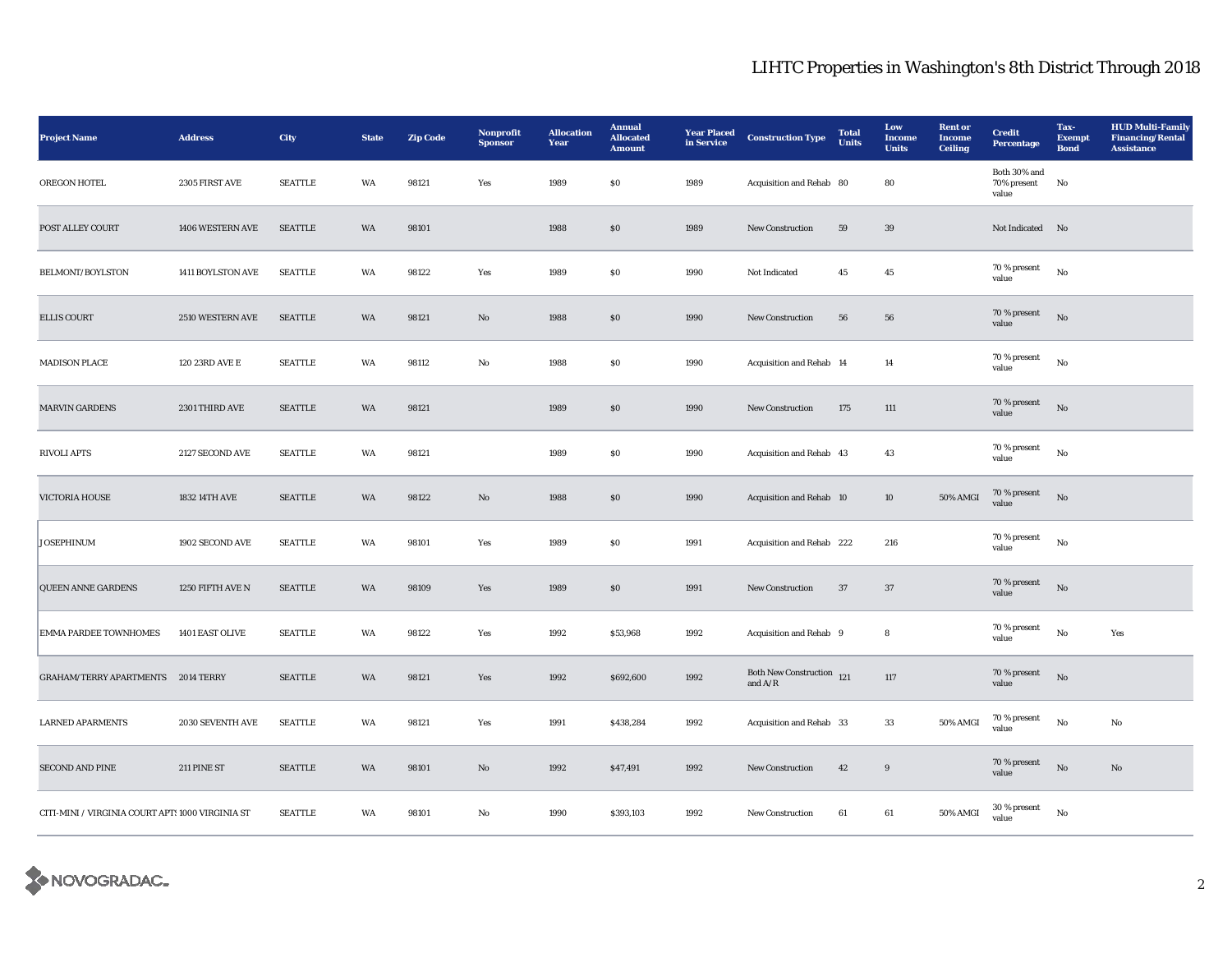| <b>Project Name</b>                         | <b>Address</b>                        | City           | <b>State</b> | <b>Zip Code</b> | Nonprofit<br><b>Sponsor</b> | <b>Allocation</b><br>Year | <b>Annual</b><br><b>Allocated</b><br><b>Amount</b> | <b>Year Placed</b><br>in Service | <b>Construction Type</b>                                              | <b>Total</b><br><b>Units</b> | Low<br>Income<br><b>Units</b> | <b>Rent or</b><br><b>Income</b><br><b>Ceiling</b> | <b>Credit</b><br><b>Percentage</b> | Tax-<br><b>Exempt</b><br><b>Bond</b> | <b>HUD Multi-Family</b><br><b>Financing/Rental</b><br><b>Assistance</b> |
|---------------------------------------------|---------------------------------------|----------------|--------------|-----------------|-----------------------------|---------------------------|----------------------------------------------------|----------------------------------|-----------------------------------------------------------------------|------------------------------|-------------------------------|---------------------------------------------------|------------------------------------|--------------------------------------|-------------------------------------------------------------------------|
| <b>BALFOUR PLACE</b>                        | 1820 MINOR AVENUE SEATTLE             |                | WA           | 98101           | No                          | 1994                      | \$1,065,246                                        | 1993                             | <b>New Construction</b>                                               | 200                          | 180                           |                                                   | 70 % present<br>value              | No                                   | No                                                                      |
| <b>HEG HOUSE</b>                            | 711 EAST UNION                        | <b>SEATTLE</b> | WA           | 98122           | Yes                         | 1994                      | \$93,803                                           | 1993                             | Both New Construction $\begin{array}{cc} 11 \end{array}$<br>and $A/R$ |                              | 10                            |                                                   | 70 % present<br>value              | $_{\rm No}$                          |                                                                         |
| <b>VERMONT INN</b>                          | 2721 FOURTH AVENUE SEATTLE            |                | WA           | 98121           | $\mathbf{N}\mathbf{o}$      | 1994                      | \$339,818                                          | 1993                             | New Construction                                                      | 177                          | 110                           |                                                   | 70 % present<br>value              | $_{\rm No}$                          | No                                                                      |
| CASCADE COURT/STERLING<br>COURT             | 1722 BELMONT                          | <b>SEATTLE</b> | WA           | 98122           | Yes                         | 1994                      | \$933,735                                          | 1994                             | New Construction                                                      | 110                          | 107                           |                                                   | 70 % present<br>value              | $_{\rm No}$                          | Yes                                                                     |
| WINTONIA HOTEL                              | 1431 MINOR AVE                        | <b>SEATTLE</b> | WA           | 98101           | Yes                         | 1994                      | \$624,762                                          | 1994                             | New Construction                                                      | 92                           | 92                            | <b>50% AMGI</b>                                   | 70 % present<br>value              | $\rm No$                             | Yes                                                                     |
| BELLEVUE/OLIVE APARTMENTS 1641 BELLEVUE AVE |                                       | <b>SEATTLE</b> | WA           | 98122           | Yes                         | 1995                      | \$466,954                                          | 1995                             | New Construction                                                      | 48                           | $\bf 47$                      | 60% AMGI                                          | 70 % present<br>value              | $_{\rm No}$                          | Yes                                                                     |
| PACIFIC HOTEL                               | 317 MARION ST                         | <b>SEATTLE</b> | WA           | 98104           | Yes                         | 1993                      | \$551,326                                          | 1995                             | Acquisition and Rehab 112                                             |                              | 112                           | 60% AMGI                                          | 70 % present<br>value              | No                                   | Yes                                                                     |
| <b>GILMAN COURT</b>                         | 1116 NW 54TH ST.                      | <b>SEATTLE</b> | WA           | 98107           | Yes                         | 1996                      | \$292,500                                          | 1996                             | New Construction                                                      | 25                           | 25                            |                                                   | 70 % present<br>value              | $_{\rm No}$                          | No                                                                      |
| <b>GLEN HOTEL</b>                           | 1413 THIRD AVE                        | <b>SEATTLE</b> | WA           | 98101           | Yes                         | 1994                      | \$170,425                                          | 1996                             | Both New Construction 38<br>and $\mathrm{A}/\mathrm{R}$               |                              | ${\bf 38}$                    | 50% AMGI                                          | 70 % present<br>value              | $\rm No$                             | Yes                                                                     |
| <b>MERCER COURT</b>                         | 527 12TH AVE E                        | <b>SEATTLE</b> | WA           | 98102           | Yes                         | 1996                      | \$101,315                                          | 1996                             | New Construction                                                      | 24                           | 24                            | 60% AMGI                                          | 30 % present<br>value              | No                                   | Yes                                                                     |
| <b>VERANDA GREEN</b>                        | 11302 26TH AVENUE<br><b>SOUTH</b>     | <b>SEATTLE</b> | WA           | 98168-1846      | $\mathbf{N}\mathbf{o}$      | 1997                      | \$192,664                                          | 1996                             | Acquisition and Rehab 150                                             |                              | 147                           |                                                   | 30 % present<br>value              | Yes                                  | No                                                                      |
| <b>WOODRIDGE PARK</b>                       | 12400 28TH AVE. S.                    | <b>SEATTLE</b> | WA           | 98168           | No                          | 1996                      | \$214,416                                          | 1996                             | Acquisition and Rehab 201                                             |                              | 198                           |                                                   | 30 % present<br>value              | $\mathbf{N}\mathbf{o}$               | No                                                                      |
| EAGLES, THE                                 | 706 UNION STREET                      | <b>SEATTLE</b> | WA           | 98101           | Yes                         | 1996                      | \$323,684                                          | 1996                             | New Construction                                                      | 44                           | 43                            |                                                   | 70 % present<br>value              | $_{\rm No}$                          | No                                                                      |
| PANTAGES APARTMENTS                         | 803 EAST DENNY WAY SEATTLE            |                | WA           | 98122           | Yes                         | 2006                      | \$583,996                                          | 2005                             | New Construction                                                      | 49                           | 48                            |                                                   | 70 % present<br>value              | No                                   | Yes                                                                     |
| KARLSTROM, THE                              | 65 SOUTH<br>WASHINGTON STREET SEATTLE |                | WA           | 98104           | Yes                         | 2005                      | \$310,500                                          | 2005                             | <b>New Construction</b>                                               | 23                           | 23                            |                                                   | 70 % present<br>value              | $\rm No$                             | No                                                                      |

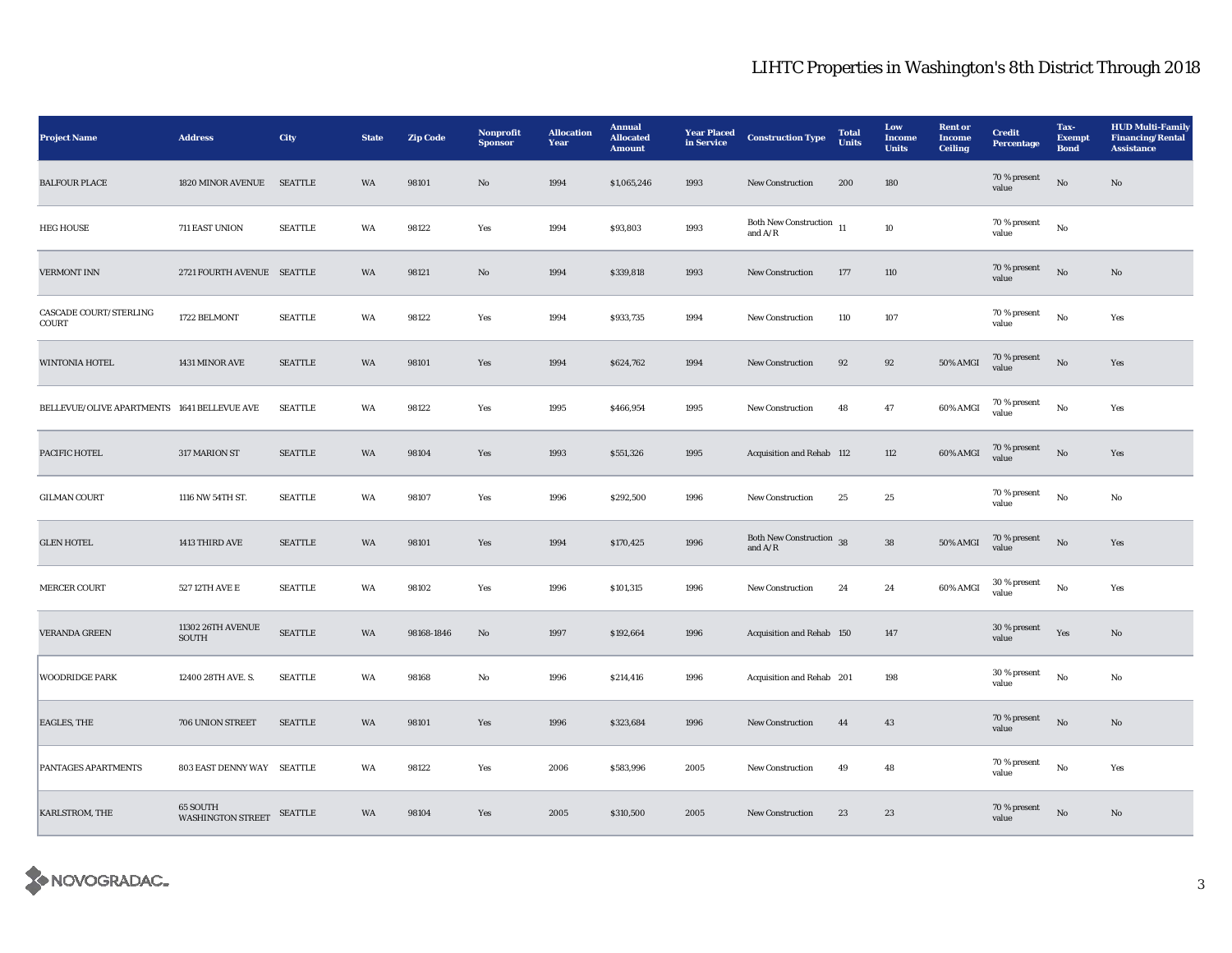| <b>Project Name</b>                                     | <b>Address</b>                  | City           | <b>State</b> | <b>Zip Code</b> | Nonprofit<br><b>Sponsor</b> | <b>Allocation</b><br>Year | <b>Annual</b><br><b>Allocated</b><br><b>Amount</b> | <b>Year Placed</b><br>in Service | <b>Construction Type</b> | <b>Total</b><br>Units | Low<br><b>Income</b><br><b>Units</b> | <b>Rent or</b><br><b>Income</b><br><b>Ceiling</b> | <b>Credit</b><br><b>Percentage</b> | Tax-<br>Exempt<br><b>Bond</b> | <b>HUD Multi-Family</b><br><b>Financing/Rental</b><br><b>Assistance</b> |
|---------------------------------------------------------|---------------------------------|----------------|--------------|-----------------|-----------------------------|---------------------------|----------------------------------------------------|----------------------------------|--------------------------|-----------------------|--------------------------------------|---------------------------------------------------|------------------------------------|-------------------------------|-------------------------------------------------------------------------|
| PLYMOUTH ON STEWART                                     | 116 STEWART STREET SEATTLE      |                | WA           | 98101           | Yes                         | 2006                      | \$904,800                                          | 2006                             | Acquisition and Rehab 87 |                       | 87                                   |                                                   | 70 % present<br>value              | No                            | Yes                                                                     |
| A PLACE OF OUR OWN                                      | 8623 ROOSEVELT WAY<br>$\rm{NE}$ | <b>SEATTLE</b> | WA           | 98115           | Yes                         | 2006                      | \$197,600                                          | 2006                             | <b>New Construction</b>  | 19                    | 19                                   |                                                   | 70 % present<br>value              | $\mathbf{N}\mathbf{o}$        | No                                                                      |
| <b>LOWMAN BUILDING</b>                                  | 107 CHERRY STREET               | <b>SEATTLE</b> | WA           | 98104-2223      | Yes                         | 2006                      | \$541,254                                          | 2006                             | Acquisition and Rehab 89 |                       | 88                                   |                                                   | 30 % present<br>value              | Yes                           | No                                                                      |
| <b>LASALLE HOTEL</b>                                    | 1426 WESTERN AVENUE SEATTLE     |                | WA           | 98101           | Yes                         | 2006                      | \$850,500                                          | 2006                             | New Construction         | 64                    | 63                                   |                                                   | 70 % present<br>value              | $_{\rm No}$                   | Yes                                                                     |
| <b>VINTAGE AT BURIEN</b>                                | 149 140TH STREET<br>SOUTH       | <b>BURIEN</b>  | WA           | 98166-3435      | Yes                         | 2007                      | \$371,883                                          | 2006                             | <b>New Construction</b>  | 101                   | 99                                   |                                                   | 30 % present<br>value              | Yes                           | No                                                                      |
| <b>SILVIAN APTS</b>                                     | 914 E HARRISON ST               | <b>SEATTLE</b> | WA           | 98102           | Yes                         | 2005                      | \$91,468                                           | 2006                             | Acquisition and Rehab 31 |                       | 31                                   | 60% AMGI                                          | 30 % present<br>value              | $_{\rm No}$                   | Yes                                                                     |
| <b>ALDER CREST APTS</b>                                 | 6520 35TH AVE SW                | <b>SEATTLE</b> | WA           | 98126           | Yes                         | 2005                      | \$472,445                                          | 2006                             | Acquisition and Rehab 35 |                       | 35                                   | 60% AMGI                                          | 70 % present<br>value              | $_{\rm No}$                   | Yes                                                                     |
| HIGH POINT PHASE I                                      | 6550 - 32ND AVENUE<br>SW        | <b>SEATTLE</b> | WA           | 98126           | No                          | 2006                      | \$2,816,735                                        | 2006                             | New Construction         | 344                   | 342                                  |                                                   | 30 % present<br>value              | $\rm No$                      | $\mathbf{N}\mathbf{o}$                                                  |
| <b>STONE WAY APARTMENTS</b>                             | 1215 NORTH 45TH ST              | <b>SEATTLE</b> | WA           | 98108-6678      | Yes                         | 2007                      | \$501,728                                          | 2006                             | <b>New Construction</b>  | 70                    | 69                                   |                                                   | 30 % present<br>value              | $_{\rm No}$                   | Yes                                                                     |
| <b>GREENBRIDGE HOPE VI-SEOLA</b><br><b>CROSSING ONE</b> | 9000 - 8TH AVE SW               | <b>SEATTLE</b> | <b>WA</b>    | 98106           | No                          | 2006                      | \$1,064,037                                        | 2006                             | <b>New Construction</b>  | 82                    | 81                                   |                                                   | 70 % present<br>value              | No                            | Yes                                                                     |
| <b>ALDER CREST APARTMENTS</b>                           | 6520 - 35TH AVE SW              | <b>SEATTLE</b> | WA           | 98126           | No                          | 2007                      | \$472,446                                          | 2006                             | Acquisition and Rehab 36 |                       | 35                                   |                                                   | 70 % present<br>value              | $_{\rm No}$                   | Yes                                                                     |
| <b>SILVIAN APARTMENTS</b>                               | 914 EAST HARRISON ST SEATTLE    |                | WA           | 98102-5432      | Yes                         | 2006                      | \$91,469                                           | 2006                             | Acquisition and Rehab 32 |                       | 31                                   |                                                   | $30\,\%$ present<br>value          | $_{\rm No}$                   | Yes                                                                     |
| <b>BROADWAY CROSSING</b>                                | 815 E PINE STREET               | <b>SEATTLE</b> | WA           | 98122           | Yes                         | 2007                      | \$594,000                                          | 2007                             | New Construction         | 44                    | 44                                   |                                                   | 70 % present<br>value              | No                            | Yes                                                                     |
| <b>CAMBRIDGE APARTMENTS</b>                             | 13030 LINDEN AVE N              | <b>SEATTLE</b> | <b>WA</b>    | 98133           | Yes                         | 2007                      | \$881,868                                          | 2007                             | <b>New Construction</b>  | 140                   | 138                                  |                                                   | 30 % present<br>value              | Yes                           | $\mathbf{N}\mathbf{o}$                                                  |
| <b>EERNISSE APTS</b>                                    | 17905 97TH PL SW                | <b>VASHON</b>  | WA           | 98070           | Yes                         | 2005                      | \$212,349                                          | 2007                             | <b>New Construction</b>  | 25                    | 25                                   | 60% AMGI                                          | 30 % present<br>value              | No                            | Yes                                                                     |